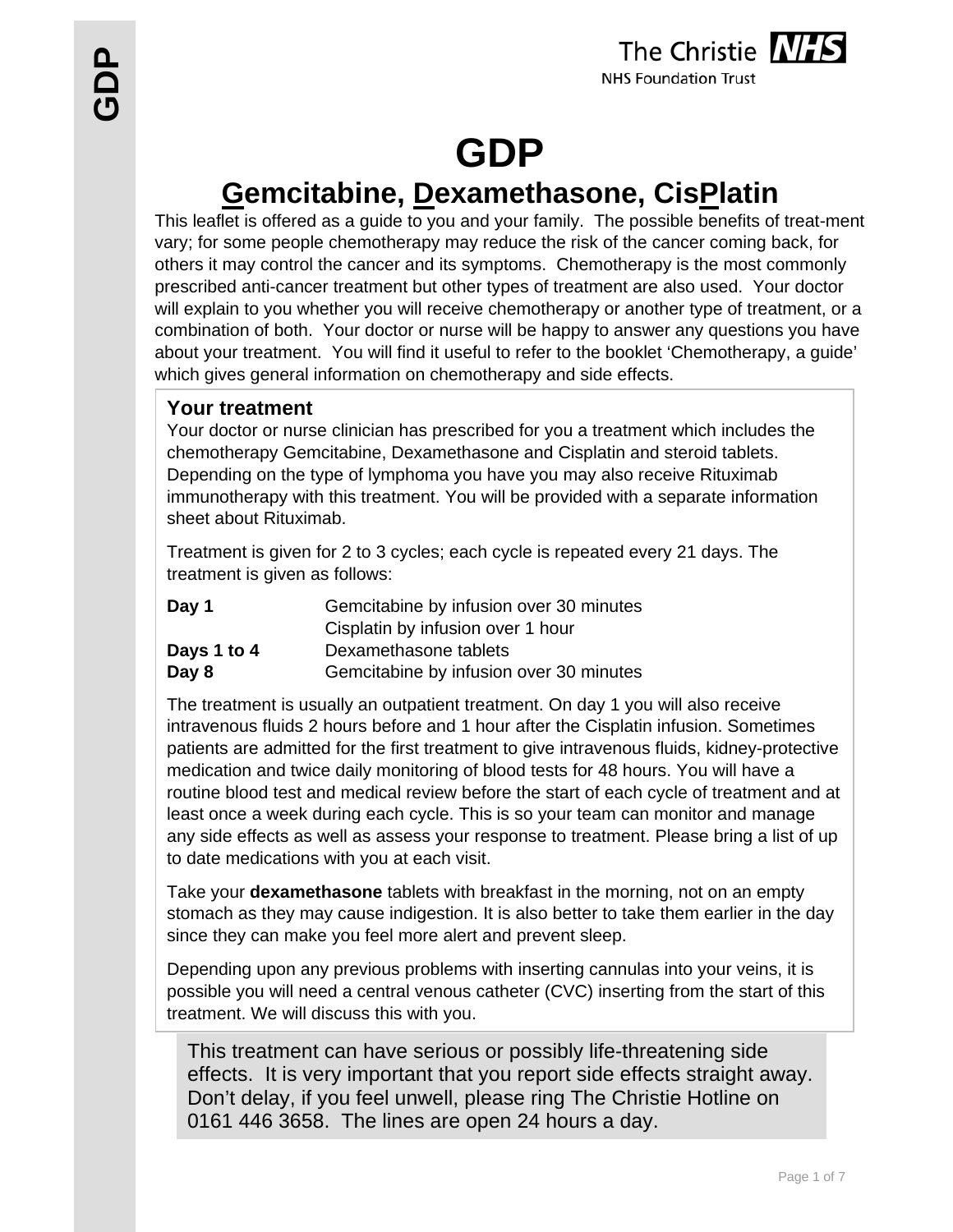## **Possible side effects**

Chemotherapy can cause many different side effects. Some are more likely to occur than others. Everyone is different and not everyone gets all the side effects. Most side effects are usually temporary, but in some rare cases they can be life-threatening. It is important to tell your hospital doctor or nurse about any side effects so they can be monitored and, where possible, treated.

#### **Tumour lysis syndrome**

This treatment may cause the rapid breakdown of lymphoma cells, which may lead to abnormalities in the blood called tumour lysis syndrome. This problem is more likely if you have a lot of disease or if your kidneys do not work as well as they should do. Your doctor will tell you if you are at risk. You may be given a kidney-protective medicine called allopurinol for the first cycle of treatment, and your doctor may do additional blood tests to monitor this side effect. We sometimes admit patients for the first treatment to give intravenous fluids and kidney-protective medication and twice daily monitoring of blood tests for 48 hours.

#### **Common side effects (more than 1 in 10)**

#### **Increased risk of serious infection**

You are vulnerable to infection while you are having chemotherapy. Minor infections can become life-threatening in a matter of hours if left untreated. Symptoms of infection include fever, shivering, sweats, sore throat, diarrhoea, discomfort when you pass urine, coughing or breathlessness. We recommend that you use a digital thermometer so you can check your temperature. You can buy one from your local chemist. You will be prescribed injections for 5 to 7 days to help to keep white blood cells raised during the chemotherapy. This aims to reduce the risk of infection but it will not eliminate the risk. The injections are given under your skin in your abdomen which you or your family member can be taught to do or a district nurse can be arranged for you.

#### **If you feel unwell, you have symptoms of an infection or your temperature is 37.5ºC or above, or below 36ºC contact The Christie Hotline straight away.**

#### **Anaemia (low number of red blood cells)**

While having this treatment you may become anaemic. This may make you feel tired and breathless. Let your doctor or nurse know if these symptoms are a problem. You may need a blood transfusion.

#### **Bruising or bleeding**

This treatment can reduce the production of platelets which help the blood clot. Let your doctor know if you have any unexplained bruising or bleeding, such as nosebleeds, bloodspots or rashes on the skin, bleeding gums or blood in your urine or stool. You may need a platelet transfusion.

#### **Flu-like symptoms and headaches**

Some chemotherapy may cause flu-like symptoms such as fever, aches and pains and shivering about 3 to 5 hours after it is given. These symptoms are temporary and should go within 12 to 24 hours. Paracetamol will help. If your symptoms are particularly severe, tell your doctor on your next visit.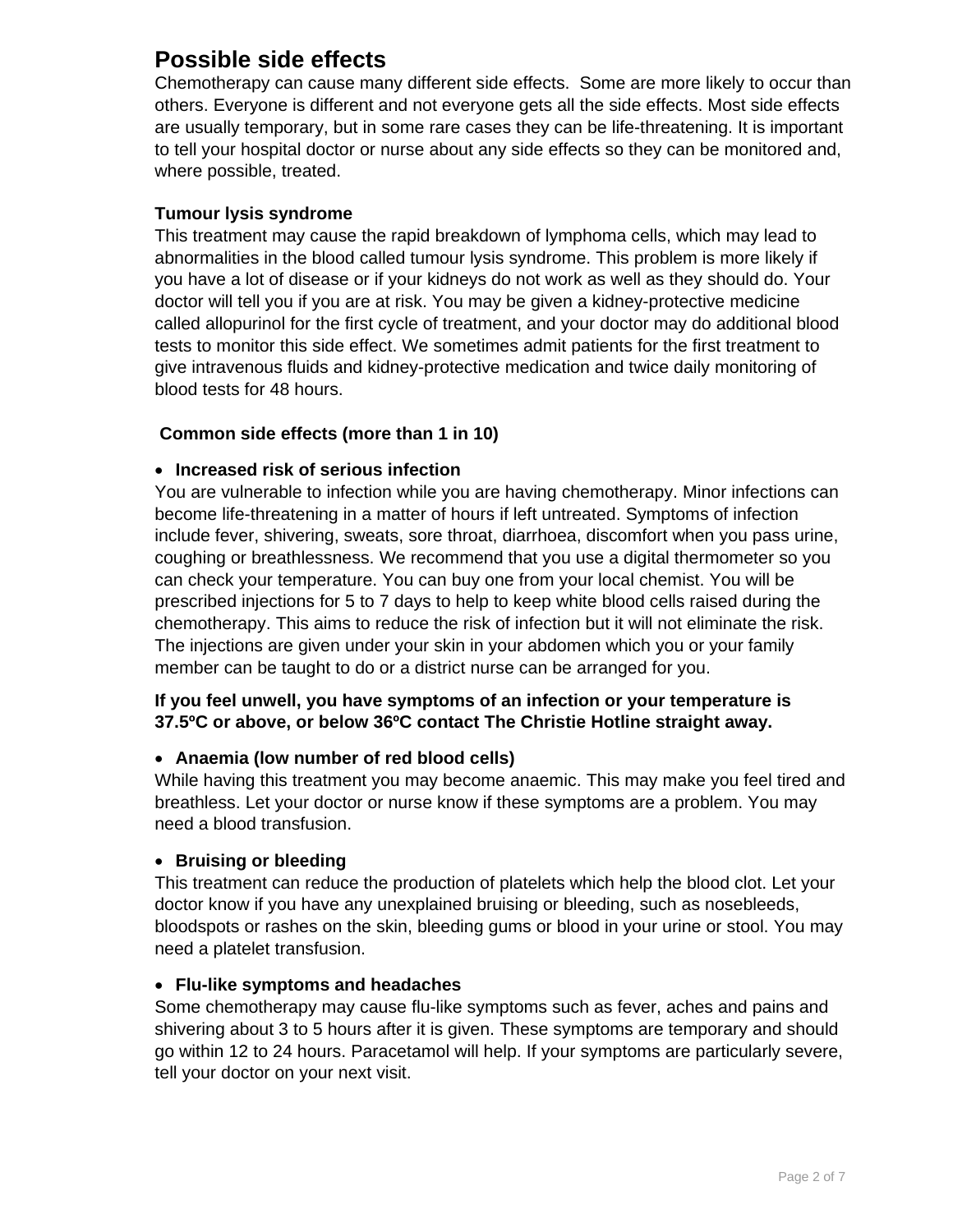#### **Nausea and vomiting (sickness)**

You may have nausea and vomiting. You may be given anti-sickness tablets to take at home. If you continue to feel or be sick, contact your GP or this hospital, your antisickness medication may be changed or increased.

#### **Fatigue (tiredness)**

Some chemotherapy may make you feel tired and lacking in energy. It can be frustrating when you feel unable to cope with routine tasks. If you do feel tired, take rest and get help with household chores. If necessary, take time off work. Gentle exercise such as walking can be beneficial.

#### **Constipation**

It is very common to become constipated during chemotherapy treatment. Try to drink plenty of fluids and eat foods high in fibre. Tell your doctor who may prescribe a suitable laxative.

#### **Metallic taste in your mouth**

You may have a strange or metallic taste in your mouth during treatment. Sucking a mint or other strongly flavoured sweet will help to disguise this.

#### **Kidney damage**

It is important that we monitor how your kidneys are working while you have this treatment with Cisplatin as the chemotherapy can damage them. This is usually measured on routine blood tests. You may also be asked to have a special test called a GFR. This is carried out in the Nuclear Medicine Department and is a series of blood tests. Although you will have lots of fluid in a drip while in hospital, it is important to drink 4 to 5 pints of non-alcoholic fluid a day throughout your chemotherapy course.

#### **Uncommon side effects (less than 1 in 10)**

#### **Painful, numb fingers and toes**

Cisplatin can cause damage to the nerves in your fingers and toes. This can result in tingling, painful or numb fingers and toes. This usually occurs for a few minutes at a time and then settles. Occasionally it can be permanent so tell your doctor or nurse if you experience the problem.

#### **Deafness especially to high frequency sounds and tinnitus (noises in the ears)**

This normally occurs for a few minutes at a time and then settles. Occasionally it can be permanent so tell your doctor or nurse if you experience the problem.

#### **Fluid retention**

Your feet/legs may become swollen on this chemotherapy. If this is mild, no specific treatment is needed. Keeping your feet and legs raised may help. Tell your doctor if the swelling is severe.

#### **Skin rash**

You may develop a skin rash. This is usually mild and easily treated. Please tell your doctor on your next visit.

#### **Hair thinning**

Hair loss is uncommon but your hair may thin during treatment, including body and facial hair. It is advisable to avoid perms, colours, use of hot brushes and vigorous frequent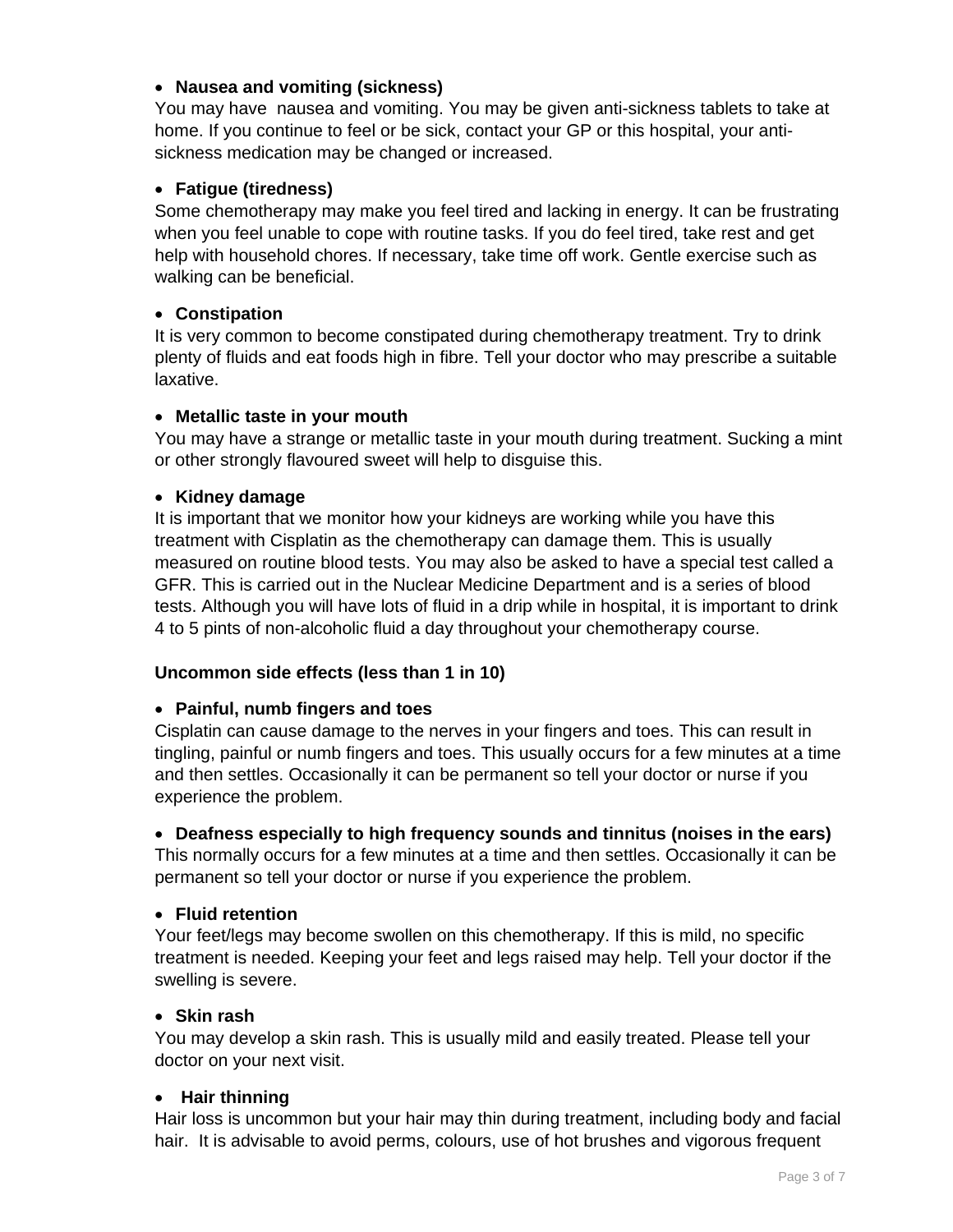washing that could increase hair loss. Please remember that this is a temporary side effect and your hair will grow back when your treatment is completed. Very rarely, hair loss may be permanent. If you would like an appointment with the wig service, this can be arranged for you by visiting the cancer information centre. It is a good idea to get your wig before you lose a lot of hair which you can then match to your natural colour. Ask the staff for a copy of the 'Wig fitting service at The Christie'.

The Maggie's Centre runs a Talking Heads hair loss support workshop for anyone who is anticipating or experiencing hair loss (both men and women). These sessions cover the practicalities of hair loss as well as offering support with its emotional impact. Contact Maggie's on **0161 641 4848** or email **manchester@maggiescentres.org**

#### **Diarrhoea**

If this becomes a problem while you are having treatment, anti-diarrhoea tablets can be bought from a pharmacy or prescribed by your GP for a temporary period until this is resolved. If the problem persists contact this hospital. Ask the staff for a copy of 'Eating: help yourself' which has useful ideas about diet when you are having treatment.

#### **Rare side effects (less than 1 in 100)**

#### **Blood clots**

During chemotherapy you are more at risk of blood clots in the legs (DVT) or lungs (PE). Occasionally these clots can be life-threatening. To help prevent clots, keep mobile and drink plenty of non-alcoholic fluids (around 4 to 5 pints per day).

#### **Breathlessness**

Very rarely this chemotherapy can cause inflammation of your lungs. This can cause a cough or make you breathless. Tell your doctor if you develop this problem while you are having this chemotherapy. Stopping the chemotherapy and taking steroids will help.

#### **Extravasation**

Rarely the chemotherapy can leak out of the vein around the cannula. If you develop redness, soreness or pain at the cannula site, please let us know straight away.

#### **Serious and potentially life threatening side effects**

In a small proportion of patients chemotherapy can result in very severe side effects which may rarely result in death. The team caring for you will discuss the risk of these side effects with you.

## **Sex, contraception & fertility**

**Protecting your partner and contraception:** We recommend that you or your partner use a condom during sexual intercourse while you are having the course of chemotherapy. Chemotherapy is dangerous to unborn babies and this will also protect you and your partner from any chemotherapy drugs that may be present in semen and in the vagina. If you suspect that you may be pregnant please tell your doctor immediately.

**Fertility:** This chemotherapy may affect your ability to have children. Your doctor or nurse should have discussed this with you. If not, please ask them before you start treatment.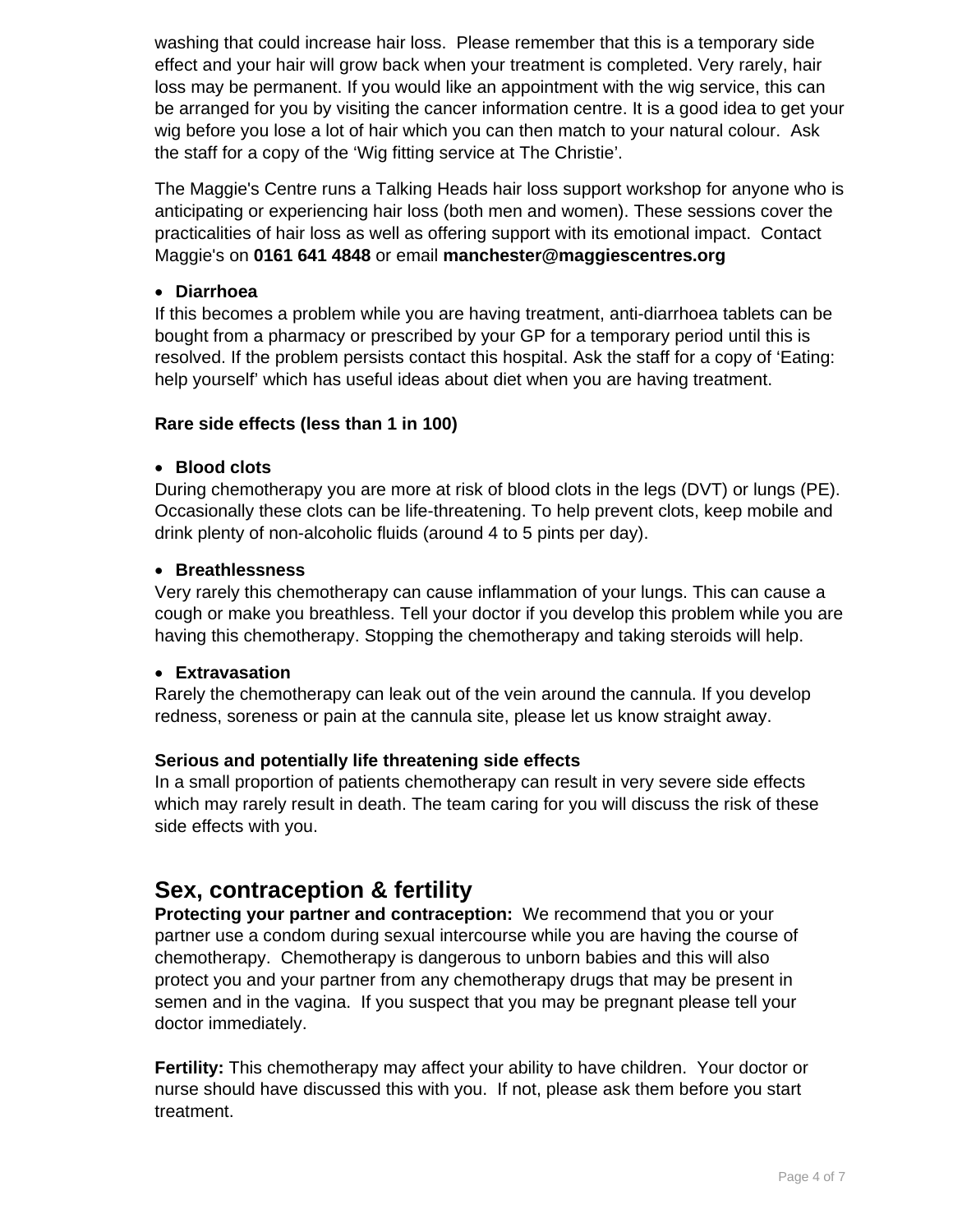## **Late side effects**

Some side effects may become evident only after a number of years. In reaching any decision with you about treatment, the potential benefit you receive from treatment will be weighed against the risks of serious long term side effects to the heart, lungs, kidneys and bone marrow. With some drugs there is also a small but definite risk of developing another cancer. If any of these problems specifically applies to you, the doctor will discuss these with you and note this on your consent form.

#### **Contacts**

If you have any general questions or concerns about your treatment, please ring the area where you are having treatment:

| • Haematology day unit                |                                                                  | 0161 446 3924                                                                                                                                       |
|---------------------------------------|------------------------------------------------------------------|-----------------------------------------------------------------------------------------------------------------------------------------------------|
| • Lymphoma clinical nurse specialists | 0161 446 8573                                                    |                                                                                                                                                     |
| • Lymphoma secretaries                | 0161 446 3753<br>0161 446 3360<br>0161 446 3956<br>0161 446 3869 | Professor Radford/Dr Linton<br>Professor Illidge<br>Dr Smith<br>0161 446 3332 Professor Cowan<br><b>0161 446 3302</b> Dr Harris/Dr Chan<br>Dr Bloor |
| • Palatine Treatment Ward             | 0161 446 3960/3961                                               |                                                                                                                                                     |
| • General enquiries                   | 0161 446 3000                                                    |                                                                                                                                                     |
|                                       |                                                                  |                                                                                                                                                     |
|                                       |                                                                  |                                                                                                                                                     |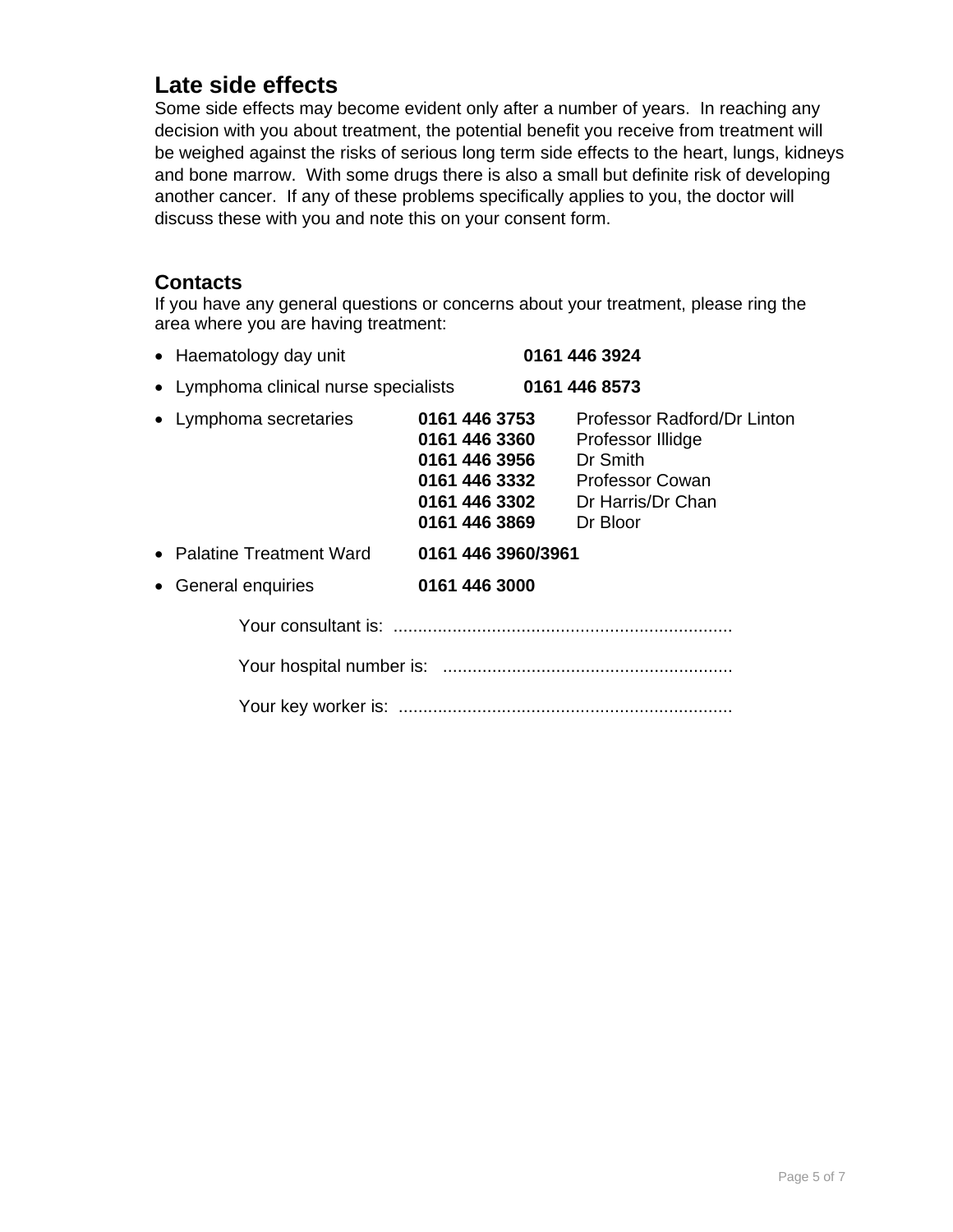If you need information in a different format, such as easy read, large print, BSL, braille, email, SMS text or other communication support, please tell your ward or clinic nurse.

We try to ensure that all our information given to patients is accurate, balanced and based on the most up-to-date scientific evidence. If you would like to have details about the sources used please contact **patient.information@christie.nhs.uk** 

*© 2016 The Christie NHS Foundation Trust. This document may be copied for use within the NHS only on the condition that The Christie NHS Foundation Trust is acknowledged as the creator.* 

For more information about The Christie and our services, please visit **www.christie.nhs.uk** or visit the cancer information centre at Withington, Oldham or Salford.

> Contact The Christie Hotline for urgent support and specialist advice

#### **The Christie Hotline: 0161 446 3658**

Page 6 of 7

Open 24 hours a day, 7 days a week